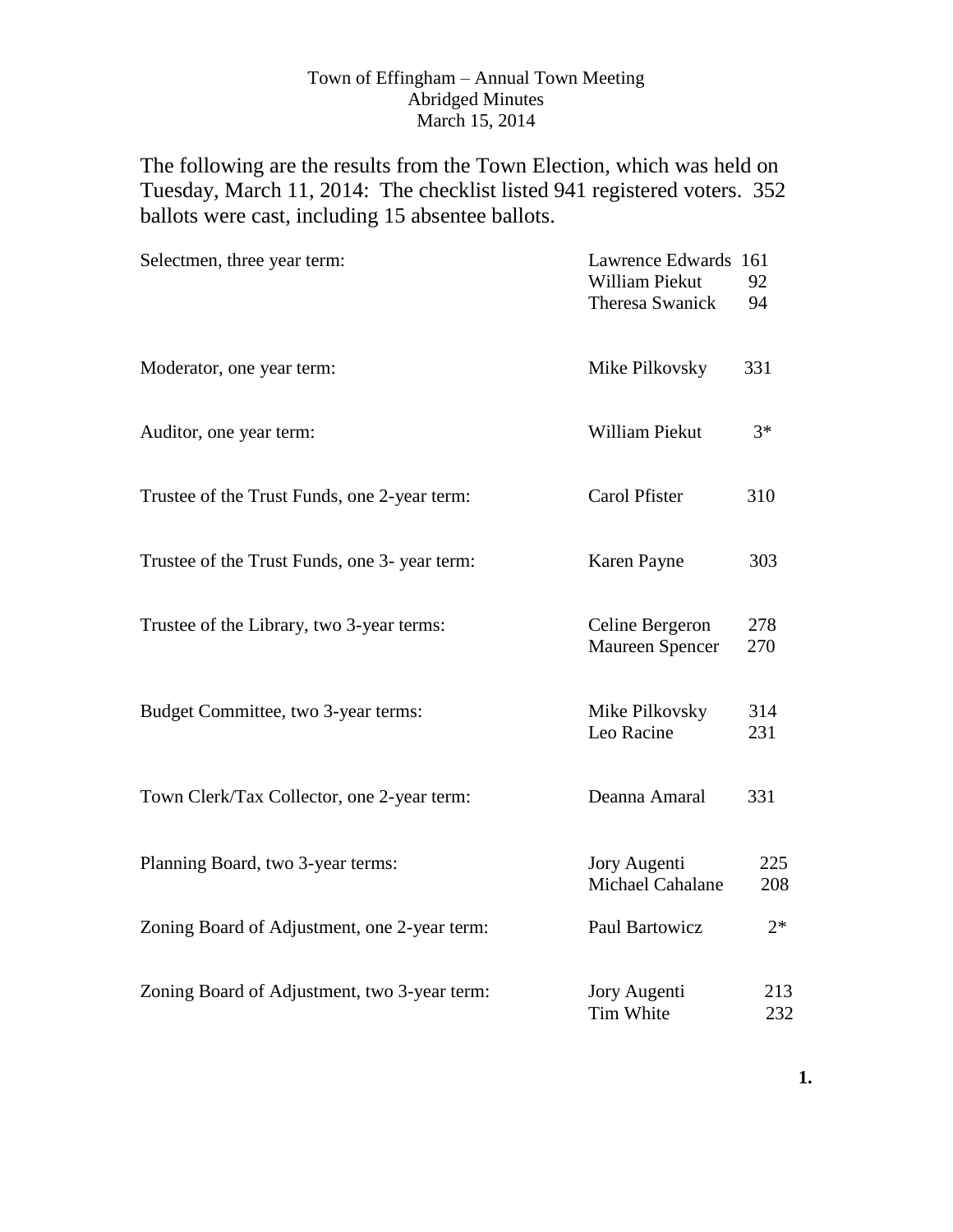Supervisor of the Checklist, one 6-year term: Rebecca Harrington 299

\*Write-in votes

| To bring in your votes for Executive Councilor: | Michael Cryans   | 137 |
|-------------------------------------------------|------------------|-----|
|                                                 | Joseph D. Kenney | 188 |

**Article 2.** Are you in favor of the adoption of Amendment 2014-1 as proposed by the Planning Board as follows: Change the wording of Effingham Wetlands and Steep Slopes articles in the Zoning Ordinance (Section 1605, 1607 and 1705) to comply with State Statue RSA 674:1 pertaining to timber harvesting? The Planning Board is in favor of this article. YES 256 NO 78

**Article 3.** . Are you in favor of the adoption of Amendment 2014-2 as proposed by the Planning Board as follows: Adopt corrections to the Lord's Hill Historic District map to accurately reflect established boundaries?

The Planning Board is in favor of this article. YES 278 NO 57

**Article 4**. Are you in favor of the adoption of Amendment 2014-3 as proposed by the Planning Board as follows: Change Section 601 conflicts to read "Where there is a conflict in the application of provisions of this Zoning Ordinance, the more restrictive provision shall apply except for delineation of the Historic Districts, delineation of the Village Districts and the Aquifer Overlay?

The Planning Board is in favor of this article.

YES 222 NO 101

At 7:00 pm, the Moderator announced that the polls were closed. Ballots Clerks and counters were; Edith Sharp, David Manley, Celine Bergeron, Karen Payne, Tracy Cragin, Erik Jones, and Cheryle Feirick. We were finished counting at 8:30 pm. Moderator Pilkovsky called for a recess at 8:30 pm and announced that the meeting would reconvene on Saturday at 9:00 am, March 15, 2014 at Effingham Elementary School.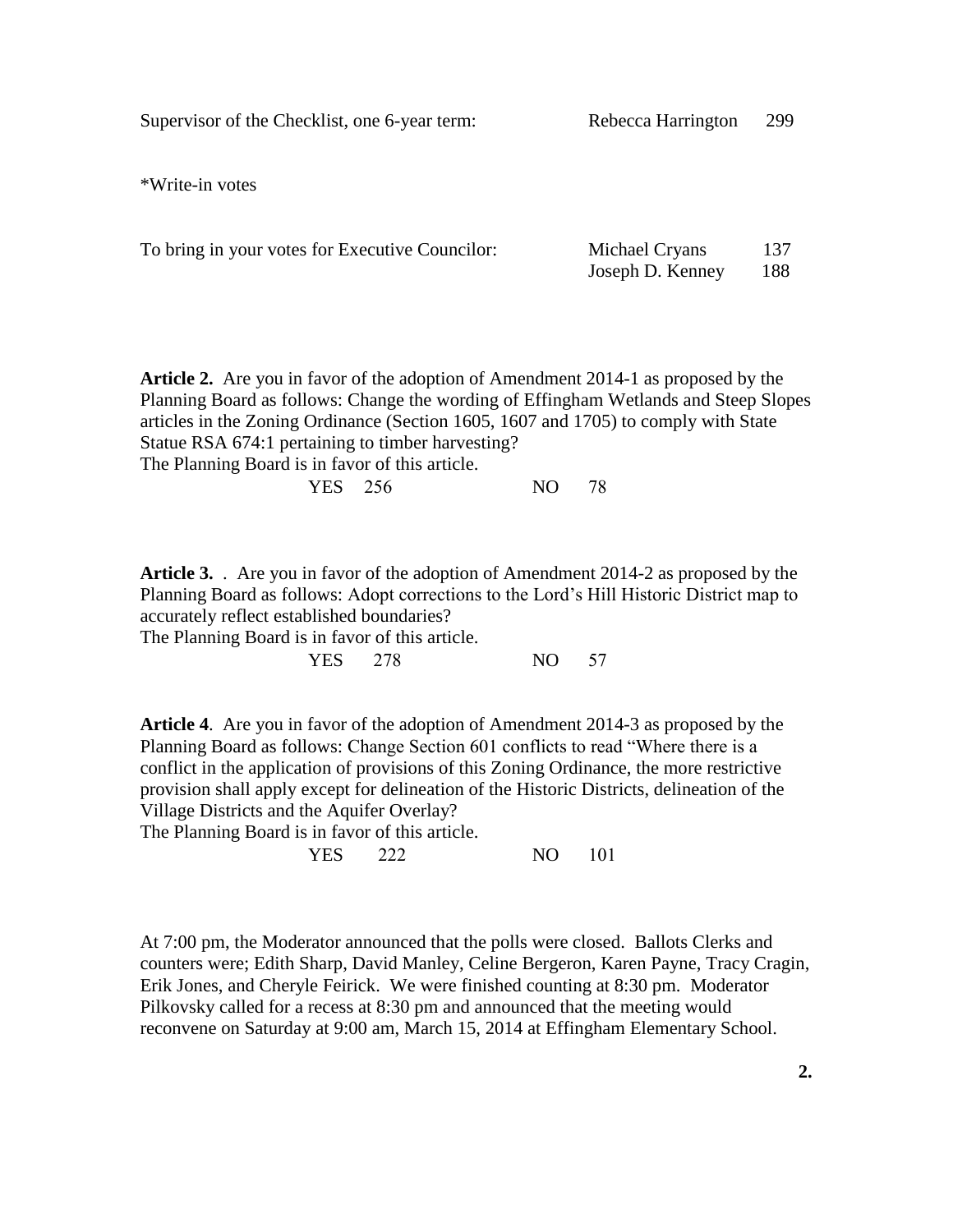## **Session II:**

Moderator Mike Pilkovsky, called the meeting to order at 9:00 am at the Effingham Elementary School. Moderator Pilkovsky asked everyone to stand for the Pledge of Allegiance. He then asked everyone to give a moment of silence to think of our troups as well as members of our community that have passed away this year. Moderator Pilkovsky went over how the meeting would be conducted. There were approximately 78 residents in attendance.

A motion was made and seconded to vote on Article 17 prior to Article 5. Motion passed. In keeping with the order of the Warrant, Article 17 results will be placed after Article 16.

**Article 5.** To see if the Town will vote to raise and appropriate the sum of Twenty Five Thousand Eight Hundred Four Dollars (\$25,804.00) to contract the services of Avitar Associates of New England, Inc. for the year 2014. This sum represents payment for the fourth year of a five-year level funded contract that provides for a full update of property values to market rate in 2015 as required by RSA 75:8-a, as well as general assessing services throughout each of the five years and field data verification of information appearing on property tax cards.

This requires a majority vote.

The Selectmen and the Budget Committee recommend this appropriation.

The article was moved, seconded and passed as read.

**Article 6**. To see if the Town will vote to raise and appropriate the sum of Forty Six Thousand Dollars (\$46,000.00) for road reconstruction. This requires a majority vote. The Selectmen and the Budget Committee recommend this appropriation.

The article was moved, seconded and passed as read.

**Article 7.** To see if the Town will vote to raise and appropriate the sum of Two Hundred Thousand Dollars (\$200,000.00) for road resurfacing. This requires a majority vote.

The Selectmen and the Budget Committee recommend this appropriation.

The article was moved, seconded and passed as read.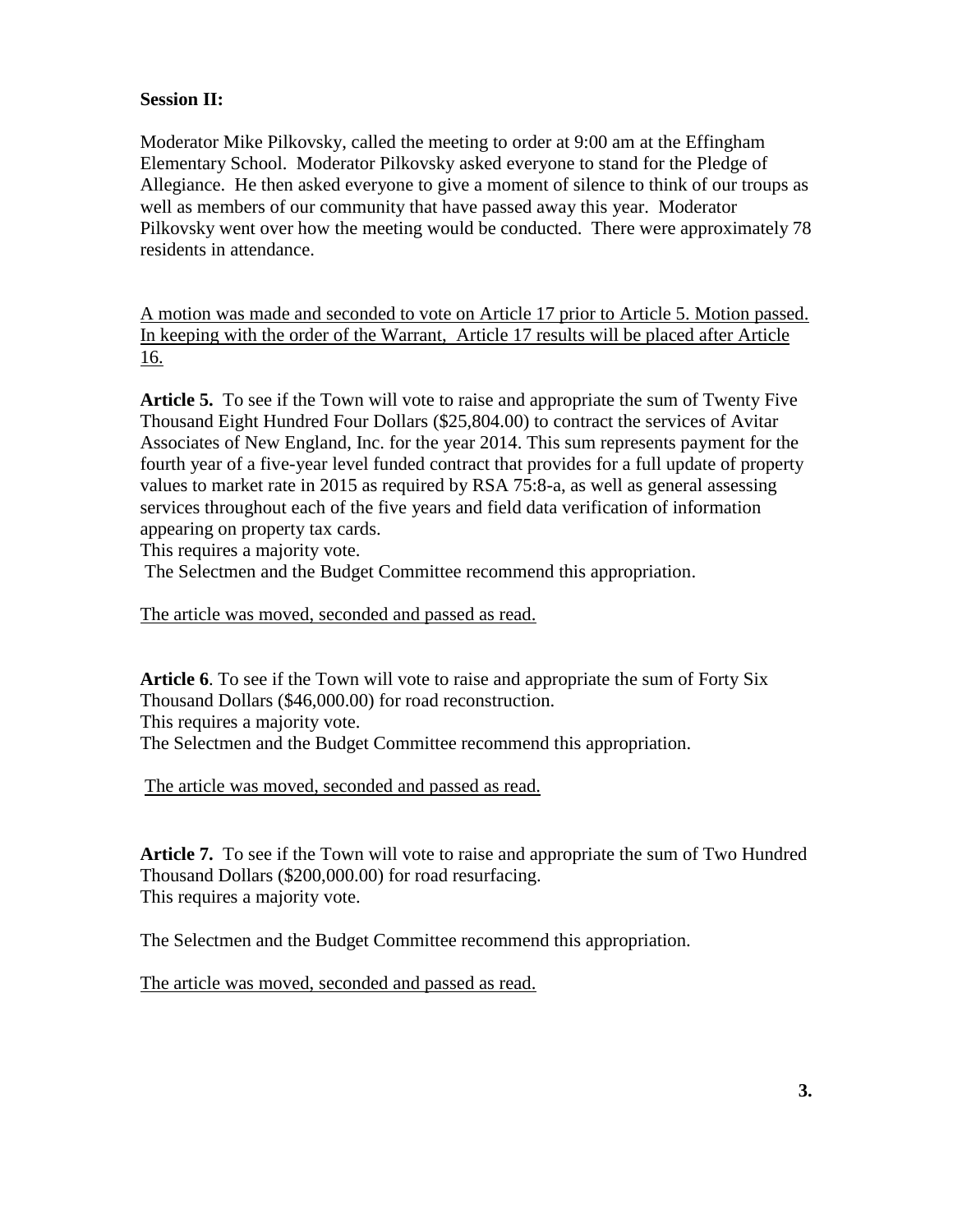A motion was made and seconded to have Articles 17 and 5-7 restricted for reconsideration. The motion passed.

**Article 8.** To see if the Town will vote to raise and appropriate the sum of One Hundred Six Thousand Five Hundred Dollars (\$106,500.00) for payments to the following Capital Reserve Accounts previously established:

|                                          |             | <b>Acct balances</b><br>12/31/13 |
|------------------------------------------|-------------|----------------------------------|
| <b>Aquatic Invasive Plants</b>           | \$1,500.00  | \$13,230.02                      |
| <b>Fire Truck/Equipment</b>              | \$5,000.00  | \$239,460.65                     |
| <b>Police Cruiser/Equipment</b>          | \$15,000.00 | \$15,192.30                      |
| <b>Salt Shed</b>                         | \$70,000.00 | \$26,293.14                      |
| <b>Town Owned Bridges</b>                | \$10,000.00 | \$89,155.30                      |
| <b>Transfer Station/Recycling Center</b> | \$5,000.00  | \$27,472.87                      |
|                                          |             |                                  |

T**otal in above Capital Reserve accounts**: \$410,804.28

This is a special warrant article. This requires a majority vote. The Selectmen and the Budget Committee recommend this appropriation

The article was moved, seconded and passed as read.

A motion was made and seconded to restrict reconsideration of article 8. The motion passed.

**Article 9.** To see if the Town will vote to raise and appropriate the sum of Twenty Eight Thousand (\$28,000.00) for payments to the following Trust Fund Accounts previously established:

|                                   |             | <b>Acct balances</b><br>12/31/13 |
|-----------------------------------|-------------|----------------------------------|
| <b>Library Equipment Exp TF</b>   | \$3,000.00  | \$6,902.01                       |
| <b>Municipal Auditing Exp TF</b>  | \$5,000.00  | \$21,001.59                      |
| <b>Municipal Buildings Exp TF</b> | \$10,000.00 | \$19,899.40                      |
| <b>Town Hall Restoration TF</b>   | \$10,000.00 | \$15,126.34                      |

T**otal in above Trust Fund accounts**: \$62,929.34

The Selectmen and the Budget Committee recommend this appropriation. This is a special warrant article. This requires a majority vote.

The article was moved, seconded and passed as read.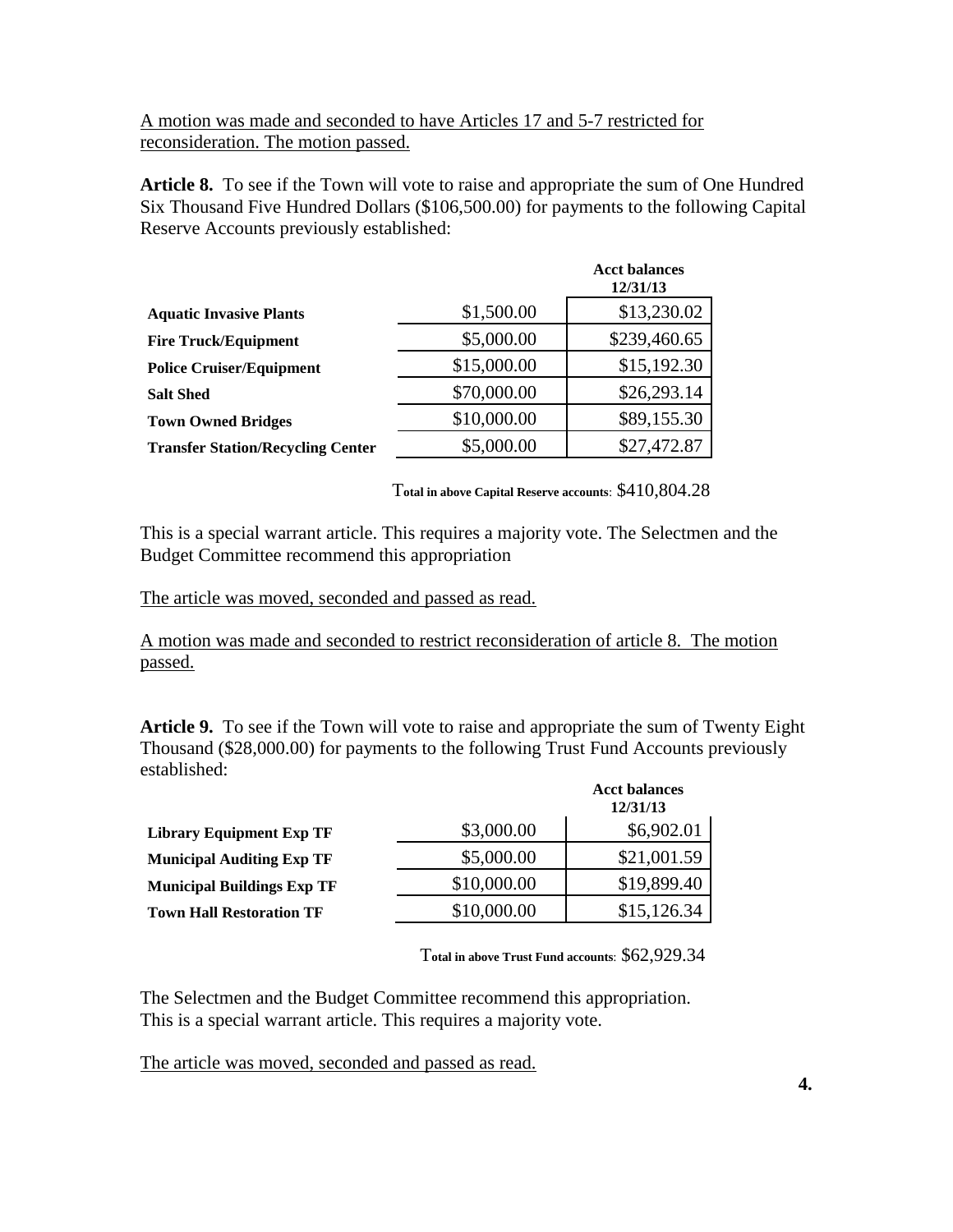**Article 10**. To see if the Town will vote to raise and appropriate the sum of One Thousand Dollars (\$1,000.00) from the undesignated fund balance to be added to the Fire Truck and Equipment Capital Reserve Fund previously established. The \$1,000.00 was received from the Town of Parsonsfield in 2013 for Fire Department Mutual Aid. This is a special warrant article. This requires a majority vote.

The Selectmen and the Budget Committee recommend this appropriation.

The article was moved, seconded and passed as read.

**Article 11**. To see if the Town will vote to raise and appropriate the sum of Forty Six Thousand Nine Hundred Dollars (\$46,900.00) to purchase a new vehicle for the Police Department. This is a special warrant article.

The Selectmen and the Budget Committee recommend this appropriation.

The article was moved and seconded.

A motion was made and seconded to amend the amount to Thirty Seven Thousand One Hundred Dollars (\$37,100). Motion passed.

Moderator Pilkovsky announced that there was a request made that this article be voted on by a ballot vote.

The article passed with YES 50 No 14.

A motion was made and seconded by to restrict reconsideration of articles 9-11. The motion passed.

**Article 12**. To see if the Town will vote to abolish the Municipal Garage Capital Reserve Fund and place the current balance of \$8,291.69 as of December 31, 2013, plus any accumulated interest to date in the general fund. This is a special warrant article. This requires a majority vote.

The Selectmen and the Budget Committee recommend this appropriation.

The article was moved, seconded and passed as read.

**Article 13.** To see if the Town will vote to abolish the Public Safety Building Capital Reserve Fund and place the current balance of \$49,767.92 as of December 31, 2013, plus any accumulated interest to date in the general fund. This is a special warrant article. This requires a majority vote.

The Selectmen and the Budget Committee recommend this appropriation.

The article was moved and seconded. Moderator Pilkovsky announced that this would be voted on by a ballot vote. The article fails with NO 37 and Yes 27.

**5.**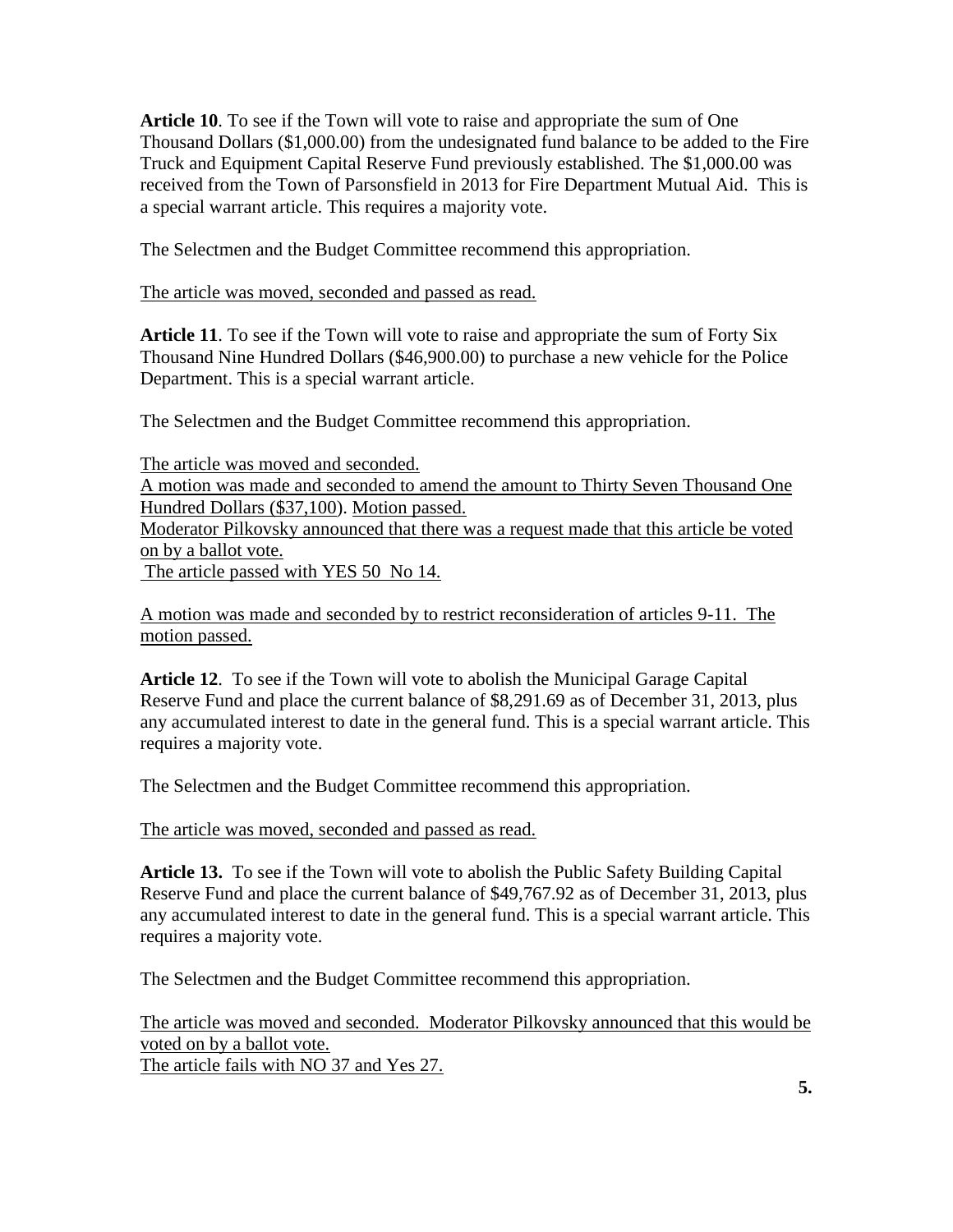**Article 14**. To see if the Town will vote to abolish the Parks and Recreation Trust Fund and place the current balance of \$30,969.16 as of December 31, 2013, plus any accumulated interest to date in the general fund. This is a special warrant article. This requires a majority vote.

The Selectmen and the Budget Committee recommend this appropriation.

The article was moved and seconded. Moderator Pilkovsky announced that this would be voted on by a ballot vote. The article passed with YES 44 NO 16.

A motion was made and seconded to restrict reconsideration of articles 12-14. The motion passed.

**Article 15**. To see if the Town will vote to abolish the Technology Development Expendable Trust Fund and place the current balance of \$1,857.25 as of December 31, 2013, plus any accumulated interest to date in the general fund. This is a special warrant article. This requires a majority vote.

The Selectmen and the Budget Committee recommend this appropriation.

The article was moved, seconded and passed as read.

**Article 16.** To see if the Town will vote to establish the Police Safety/Protective Gear Expendable Trust Fund, for the purpose of purchasing protective gear, equipment, or garments for use by officers of the Effingham Police Department and to raise and appropriate Five Thousand Dollars (\$5,000.00) to be placed in this fund. Further, to name the Board of Selectmen as the agents to expend from the fund. This is a special warrant article. This requires a majority vote.

The Selectmen and the Budget Committee recommend this appropriation.

The article was moved, seconded and passed as read.

A motion was made and seconded to restrict reconsideration of articles 15 – 16. The motion passed.

**Article 17.** To see if the Town will vote to raise and appropriate the sum of One Hundred Thirty Thousand Dollars (\$130,000.00) to enter into a one year contract to provide emergency medical/ambulance service to the Town of Effingham. This requires a majority vote.

The Selectmen and the Budget Committee recommend this appropriation.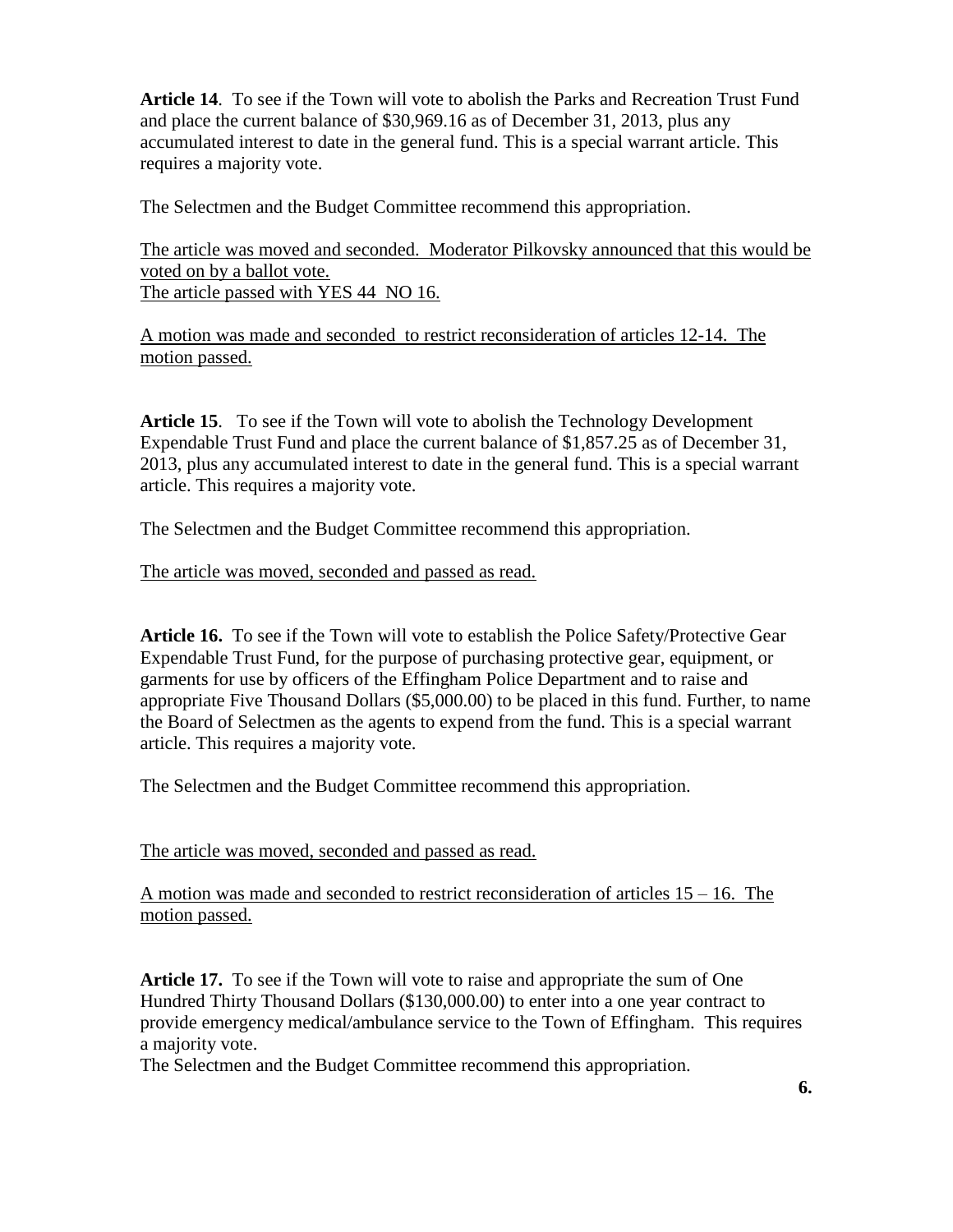A motion was made and seconded to amend the wording of **Article 17** to read: *To see if the Town will vote to raise and appropriate the sum of Ninety Six Thousand Dollars (\$96,000) to enter into a one year contract to provide emergency medical/ambulance service to the Town of Effingham.* Motion passed.

Moderator Pilkovsky announced that this would be voted on by a ballot vote. Article passed as amended with YES 61 NO 5

**Article 18.** To see if the Town will vote to raise and appropriate the sum of One Million Two Hundred Fifty Eight Thousand Seven Dollars (\$1,258,007.00) for the ensuing year for general operations. This requires a majority vote.

The Selectmen and the Budget Committee recommend this appropriation.

| Executive                |                             |           |
|--------------------------|-----------------------------|-----------|
|                          | <b>Benevolence Expenses</b> | 200.00    |
|                          | Computer & Network Expense  | 5,000.00  |
| Mileage                  |                             | 300.00    |
|                          | Office Equipment & Supplies | 2,750.00  |
| Postage                  |                             | 1,400.00  |
| Salaries                 |                             |           |
|                          | Administrative Assistant    | 36,000.00 |
|                          | <b>Clerical Support</b>     | 10,540.00 |
|                          | Moderator                   | 500.00    |
|                          | Selectmen                   | 21,000.00 |
|                          | Trustee of Trust Funds      | 300.00    |
|                          | <b>Website Entry</b>        | 750.00    |
| <b>Total Salaries</b>    |                             | 69,090.00 |
| Telephone                |                             | 1,350.00  |
|                          | <b>Town Meeting Expense</b> | 200.00    |
|                          | <b>Town Report Printing</b> | 1,500.00  |
|                          | Workshops & Seminars        | 500.00    |
| <b>Total Executive</b>   |                             | 82,290.00 |
|                          | Election & Registration     |           |
| Advertising              |                             | 210.00    |
| <b>Association Dues</b>  |                             | 20.00     |
| <b>Election Expenses</b> |                             | 390.00    |
| Mileage                  |                             | 300.00    |
|                          | Office Equipment & Supplies | 1,700.00  |
| Postage                  |                             | 1,240.00  |
| <b>Salaries</b>          |                             |           |
|                          | <b>Ballot</b> Clerk         | 820.00    |
|                          | Deputy Town Clerk           | 8,175.00  |
|                          | Town Clerk                  | 10,000.00 |
|                          |                             |           |
| <b>Total Salaries</b>    |                             | 18,995.00 |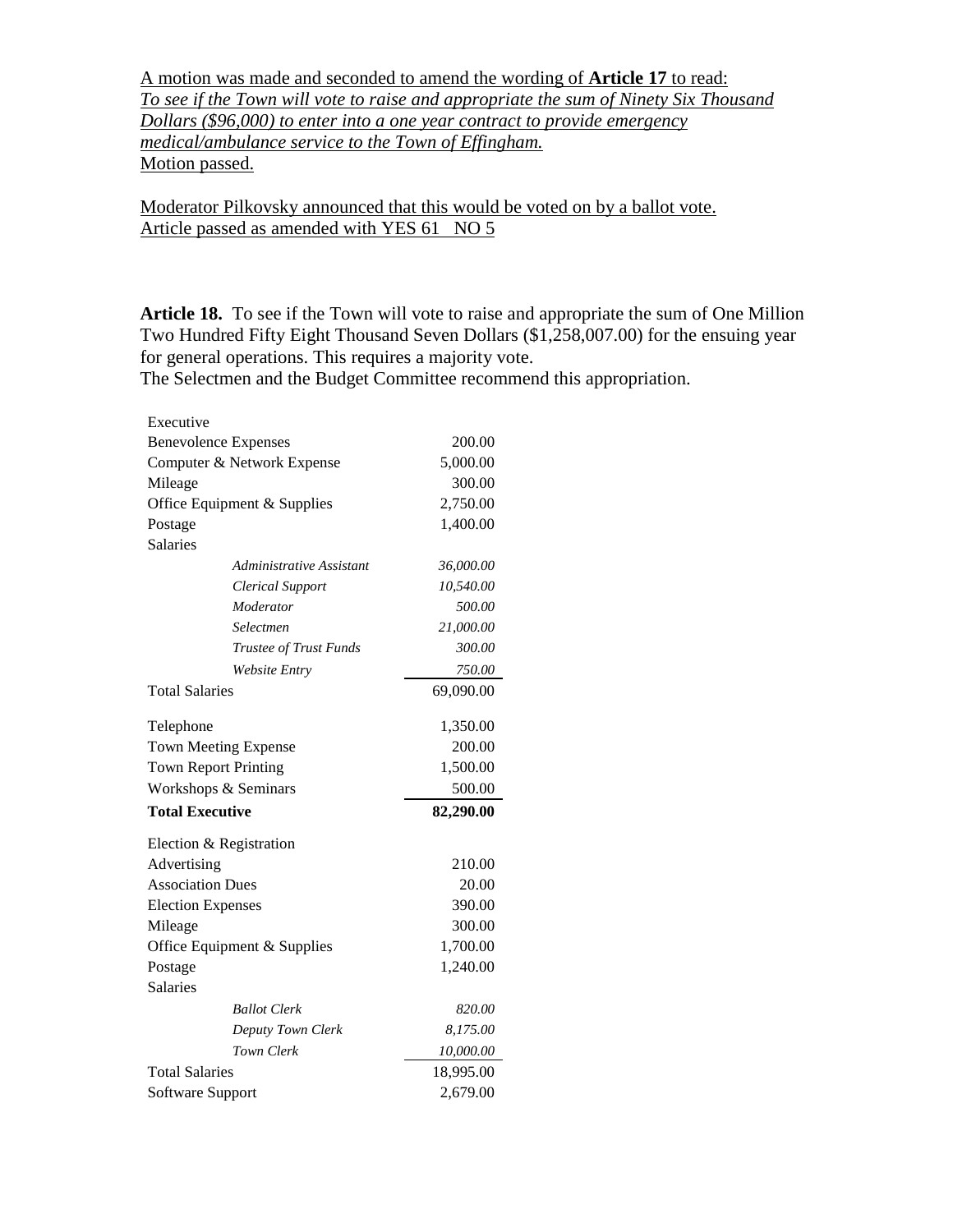| Telephone                                | 575.00    |
|------------------------------------------|-----------|
| Workshops & Seminars                     | 800.00    |
| <b>Total Election &amp; Registration</b> | 26,909.00 |
| <b>Checklist Supervisors</b>             |           |
| Advertising                              | 325.00    |
| Postage                                  | 50.00     |
| Salaries                                 | 1,350.00  |
| Supplies/mileage                         | 100.00    |
| <b>Workshops and Seminars</b>            | 200.00    |
| <b>Total Checklist Supervisors</b>       | 2,025.00  |
| <b>Financial Administration</b>          |           |
| <b>Association Dues</b>                  | 40.00     |
| Auditors                                 | 12,000.00 |
| <b>Bank Service Charges</b>              | 500.00    |
| Financial/Banking supplies               | 800.00    |
| Mileage                                  | 75.00     |
| Office Equipment & Supplies              | 1,950.00  |
| Postage                                  | 2,700.00  |
| Registry of Deeds                        | 450.00    |
| <b>Salaries</b>                          |           |
| Deputy Tax Collector                     | 8,175.00  |
| Deputy Treasurer                         | 725.00    |
| Tax Collector                            | 10,000.00 |
| Treasurer                                | 1,717.00  |
| <b>Total Salaries</b>                    | 20,617.00 |
| Software Support                         | 2,246.00  |
| Telephone                                | 575.00    |
| Workshops & Seminars                     | 700.00    |
| <b>Total Financial Administration</b>    | 42,653.00 |
|                                          |           |
| <b>Budget Committee</b>                  |           |
| Advertising                              | 110.00    |
| Mileage                                  | 1.00      |
| Workshops & Seminars                     | 50.00     |
| <b>Total Budget Committee</b>            | 161.00    |
| Assessing                                |           |
| Equipment & Supplies                     | 400.00    |
| Postage                                  | 450.00    |
| Salaries                                 | 16,000.00 |
| Software Support                         | 2,500.00  |
| Tax Map Maintenance                      | 3,000.00  |
| Workshops & Seminars                     | 100.00    |
| <b>Total Assessing</b>                   | 22,450.00 |
| Legal                                    | 20,000.00 |
| <b>Payroll Expenses</b>                  |           |
| New Hampshire Retirement-Town            | 29,000.00 |
| Payroll Expenses - Other                 | 25,000.00 |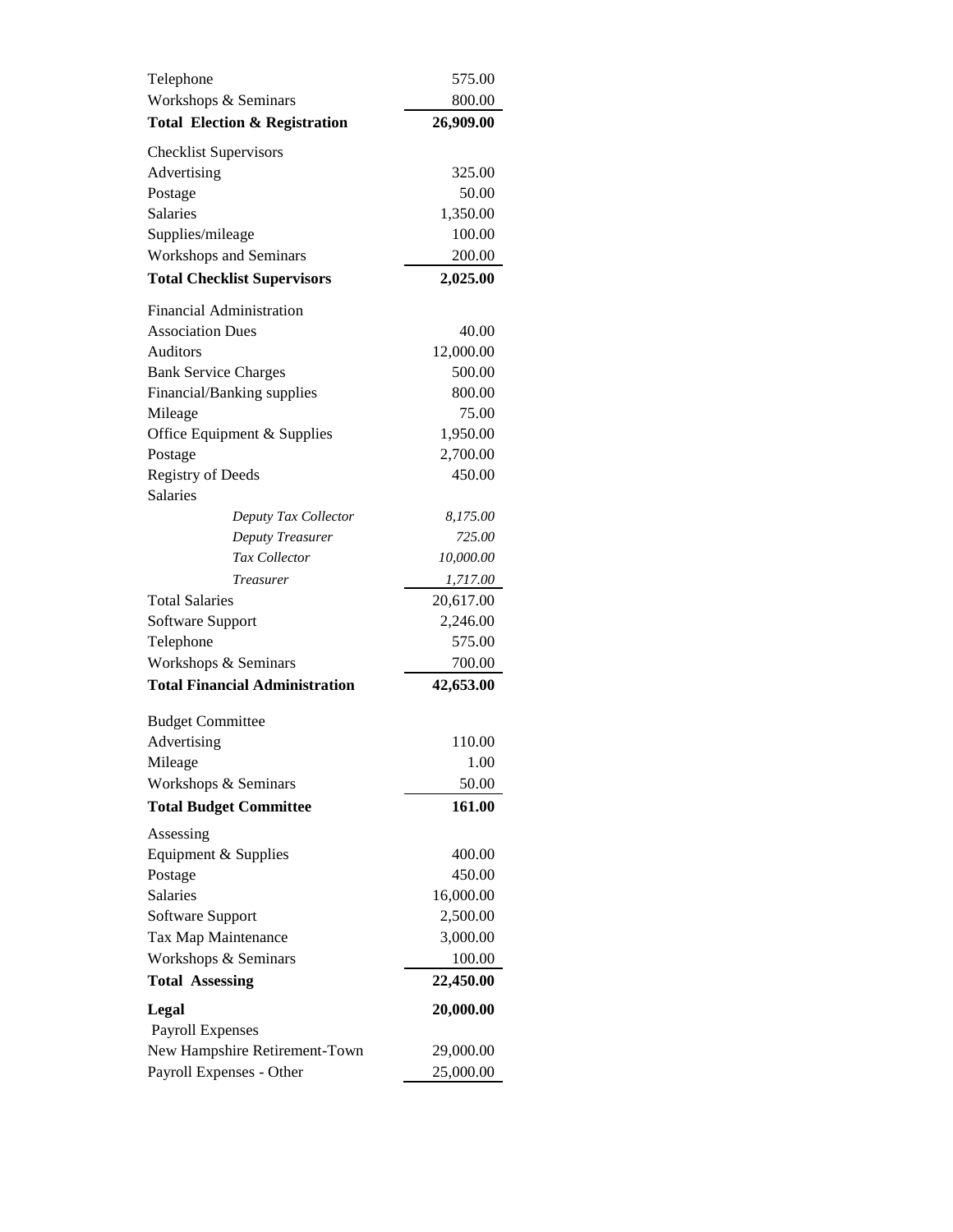| <b>Total Payroll Expenses</b>          | 54,000.00  |
|----------------------------------------|------------|
| Planning & Zoning                      |            |
| Planning Board                         | 5,028.00   |
| <b>Enforcement Officer</b>             | 10,115.00  |
| Zoning Board of Adjustment             | 1,975.00   |
| <b>Historic District Commission</b>    | 390.00     |
| <b>Total Planning &amp; Zoning</b>     | 17,508.00  |
|                                        |            |
| <b>Municipal Buildings</b>             |            |
| Bldg maint/supplies/equipment          | 20,000.00  |
| Electricity                            | 12,000.00  |
| <b>Heating Fuel</b>                    | 10,000.00  |
| <b>Salaries</b>                        | 5,000.00   |
| <b>Total Municipal Buildings</b>       | 47,000.00  |
| <b>Cemeteries</b>                      | 2,500.00   |
| <b>Insurance Fees</b>                  |            |
| <b>Employee Insurance</b>              | 73,000.00  |
| Primex/ UE & WC                        | 6,500.00   |
| Property Liability                     | 15,000.00  |
| <b>Total Insurance Fees</b>            | 94,500.00  |
| <b>Advertising &amp; Regional Dues</b> | 3,000.00   |
| <b>Police Department</b>               |            |
| <b>Association Dues</b>                | 100.00     |
| Equipment                              | 2,000.00   |
| Fuel                                   | 12,000.00  |
| Postage                                | 100.00     |
| Radar recertification                  | 160.00     |
| Radio maintenance                      | 725.00     |
| <b>Salaries</b>                        |            |
| Police Chief Salary                    | 61,215.00  |
| Police Officer Salaries                | 14,144.00  |
| Police Sergeant Salary                 | 51.010.00  |
| Secretary                              | 5,741.00   |
| <b>Total Salaries</b>                  | 132,110.00 |
| Software Support                       | 1,420.00   |
| Supplies                               | 1,000.00   |
| Telephone                              | 1,200.00   |
| Training                               | 1,000.00   |
| Uniforms                               | 4,000.00   |
| Vehicle Maintenance                    | 2,500.00   |
| <b>Total Police Department</b>         | 158,315.00 |
| Fire/Rescue Department                 |            |
| <b>Disease Protection</b>              | 500.00     |
| <b>Fire Prevention</b>                 | 500.00     |
| Fuel                                   | 1,750.00   |
| General Expenses & Supplies            | 2,000.00   |
| <b>Medical Supplies</b>                | 1,000.00   |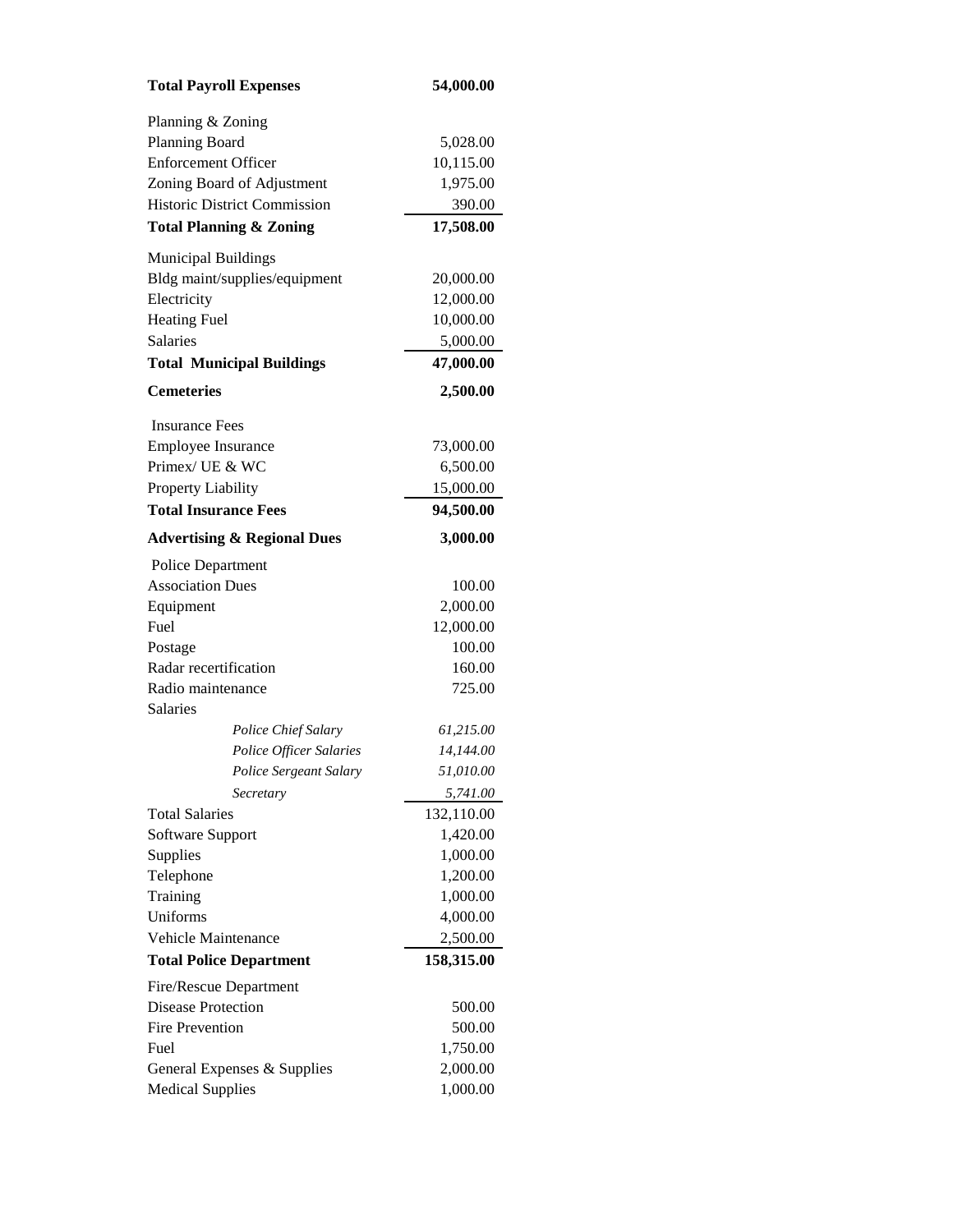| <b>Member Compensation</b>              | 20,000.00  |
|-----------------------------------------|------------|
| Mileage                                 | 1,000.00   |
| Mutual Aid & Dues                       | 5,000.00   |
| New Equipment Purchase                  | 2,000.00   |
| Personnel Background Checks             | 500.00     |
| Radio                                   | 2,500.00   |
| Secretary                               | 3,500.00   |
| Telephone                               | 1,800.00   |
| Training                                | 3,000.00   |
| Truck & Equipment Maintenance           | 20,000.00  |
| <b>Total Fire/Rescue Department</b>     | 65,050.00  |
| <b>Emergency Management/Forest Fire</b> |            |
| Grant funds                             |            |
| <b>Emergency Management</b>             | 1,750.00   |
| <b>Forest Fires</b>                     | 2,500.00   |
| <b>Total Emergency/Forest/911</b>       | 4,250.00   |
| Highways & Streets                      |            |
| Road Maintenance                        |            |
| Calcium Chloride                        | 19,500.00  |
| <b>Materials</b>                        | 30,000.00  |
| Road Maint Contractor                   | 65,000.00  |
| Roadside Mowing                         | 10,500.00  |
| Signs & Equipment                       | 1,000.00   |
| <b>Total Road Maintenance</b>           | 126,000.00 |
| <b>Winter Roads</b>                     |            |
| Contract Payment                        | 180,000.00 |
| <i>Materials</i>                        | 60,000.00  |
| <b>Total Winter Roads</b>               | 240,000.00 |
| <b>Total Highways &amp; Streets</b>     | 366,000.00 |
|                                         |            |
| <b>Street Lighting</b>                  | 6,500.00   |
| Solid Waste Collection                  |            |
| Certification/Training                  | 500.00     |
| Repairs & Maintenance                   | 1,000.00   |
| Salaries                                |            |
| Supplies                                | 45,500.00  |
|                                         | 750.00     |
| Telephone                               | 500.00     |
| Hazardous Waste Day                     | 1,174.00   |
| <b>Total Solid Waste Collection</b>     | 49,424.00  |
| Solid Waste Disposal                    |            |
| Compactor/WM Containers                 | 73,000.00  |
| <b>Other Disposal Containers</b>        | 9,000.00   |
| <b>Total Solid Waste Disposal</b>       | 82,000.00  |
| <b>Landfill Monitoring</b>              | 5,700.00   |
| <b>Dog Officer Expenses</b>             | 500.00     |
| Health Agencies & Hospitals             |            |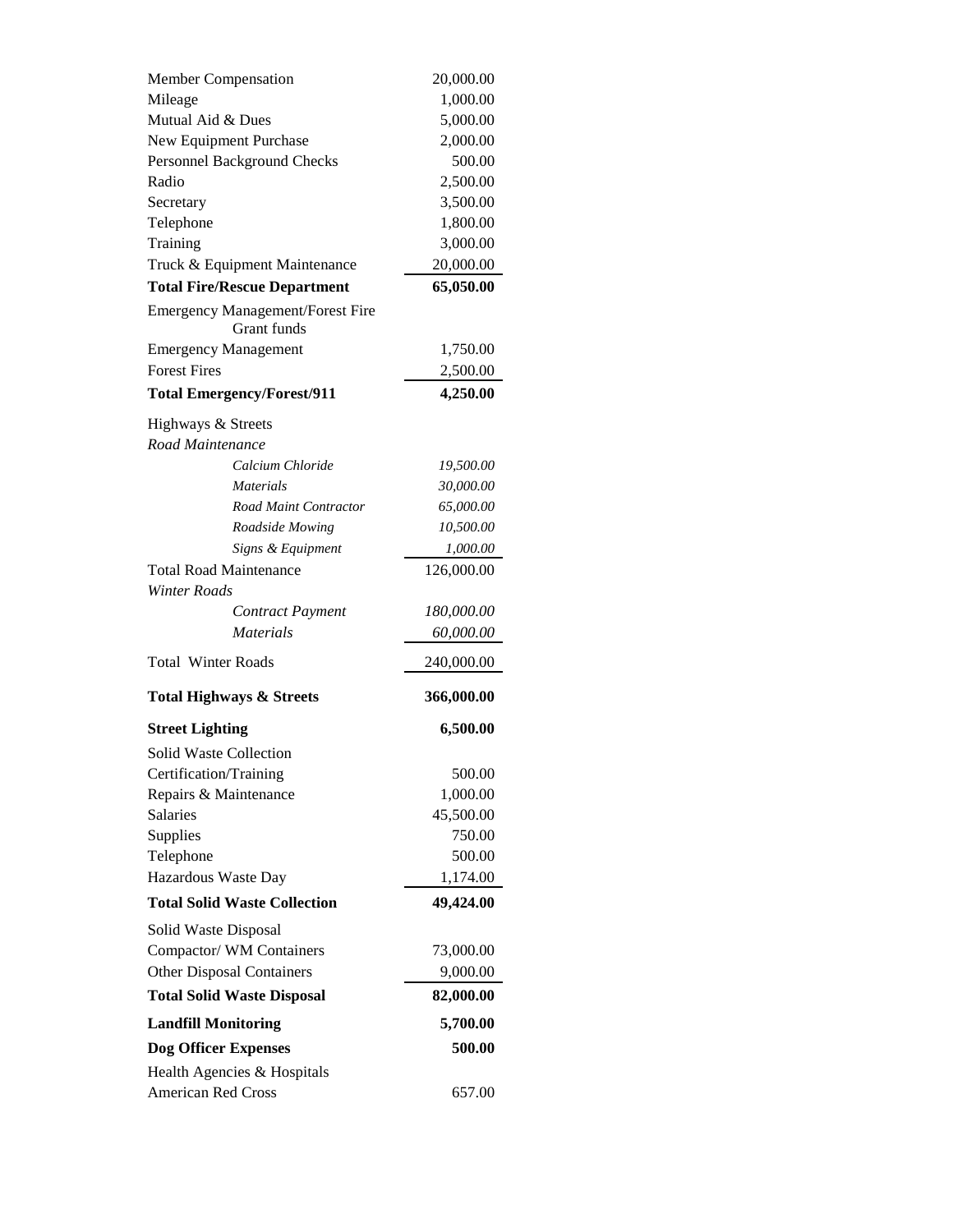| Northern Human Services                      | 716.00       |
|----------------------------------------------|--------------|
| Ossipee Children's Fund                      | 1,000.00     |
| <b>Starting Point</b>                        | 1,036.00     |
| Tri-County CAP                               | 5,000.00     |
| <b>VNA</b>                                   | 3,159.00     |
| White Mountain Comm Health Ctr               | 1,732.00     |
| <b>Total Health Agencies &amp; Hospitals</b> | 13,300.00    |
| <b>General Assistance</b>                    | 20,000.00    |
| <b>Meals on Wheels</b>                       | 5,500.00     |
| <b>Parks &amp; Recreation</b>                | 3,500.00     |
| Library                                      |              |
| <b>Operating Expenses</b>                    | 14,700.00    |
| <b>Salaries</b>                              | 41,522.00    |
| <b>Total Library</b>                         | 56,222.00    |
| <b>Patriotic Purposes</b>                    | 1,000.00     |
| <b>Conservation Commission</b>               | 3,500.00     |
| <b>Agricultural Commission</b>               | 250.00       |
| <b>Town Forester</b>                         | 1,000.00     |
| TAN                                          | 1,000.00     |
| <b>Total 2014 Operating Budget</b>           | 1,258,007.00 |

The article was moved, seconded and passed as read.

**Article 19**. To see if the Town of Effingham will vote to raise and appropriate the sum of Two Thousand Five Hundred Dollars (\$2,500.00) in support of the Freedom Food Pantry to assist in their efforts. This article is petitioned by Patricia M. Riker and others. This requires a majority vote.

The Selectmen and the Budget Committee recommend this appropriation.

A motion was made and seconded, to amend the amount to Four Thousand Dollars (\$4,000). The article passed as amended.

A motion was made and seconded to constrict reconsideration of articles 18 - 19. The motion passed.

**Article 20**. To see if the Town will vote to raise and appropriate the sum of Fifty Dollars (\$50.00) in support of the Lord's Hill Meeting House for the ongoing maintenance of the Veterans' Honor Roll. This article is petitioned by Erik R. Jones and others. This requires a majority vote.

The Selectmen and the Budget Committee recommend this appropriation.

The article was moved, seconded and passed as read. **11.**